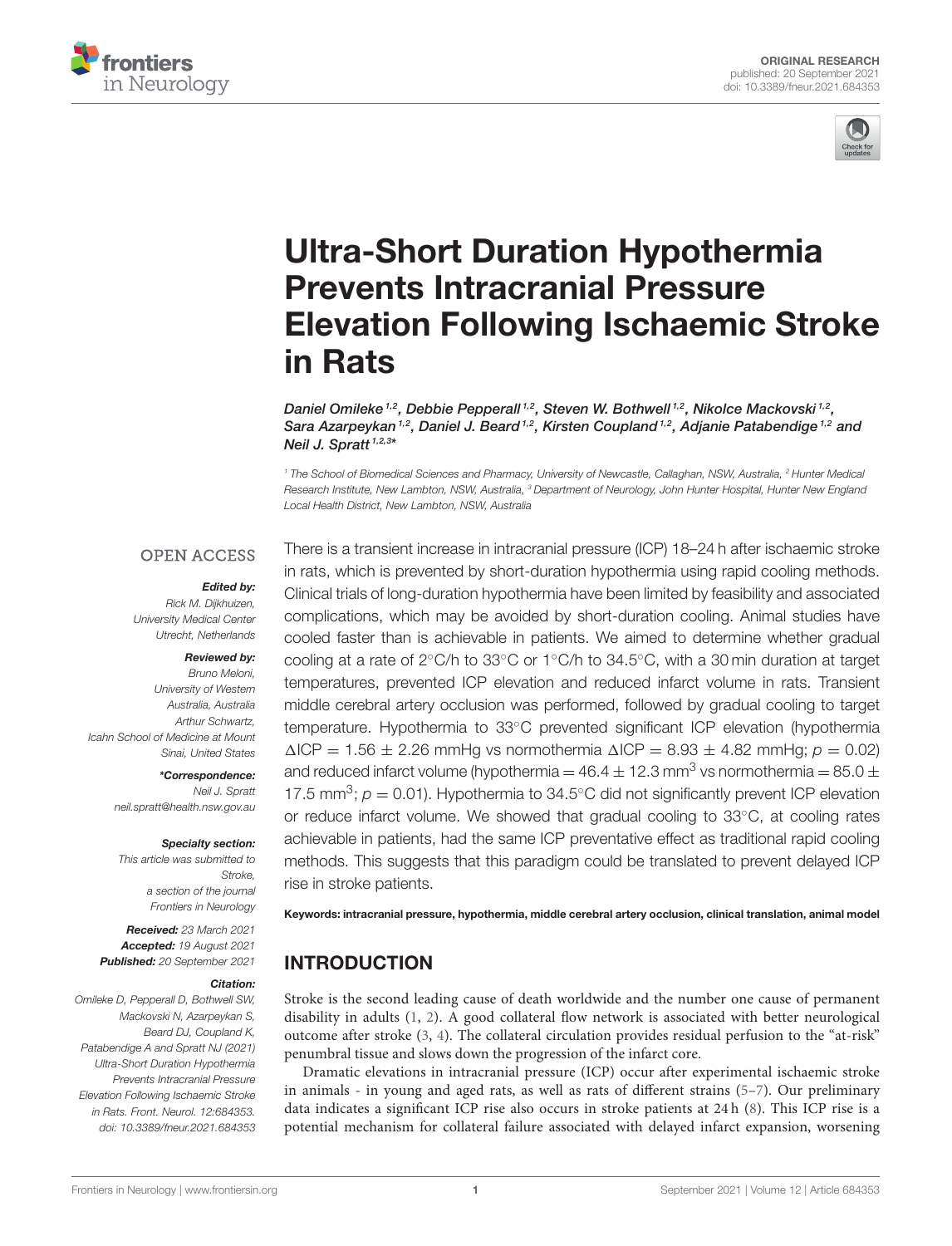stroke outcome in patients [\(9,](#page-7-7) [10\)](#page-7-8). We have previously shown that an increase in ICP causes a dramatic decrease in collateral blood flow and may therefore be responsible for collateral failure [\(9\)](#page-7-7). Experimental studies have shown that ICP elevation occurs even after small strokes [\(5,](#page-7-4) [6,](#page-7-9) [11,](#page-7-10) [12\)](#page-7-11) which may explain why it has gone unnoticed in patients with minor stroke, as ICP is normally only measured in large hemispheric stroke, due to the invasive nature of the procedure [\(13\)](#page-7-12). Short-duration therapeutic hypothermia is a potent, easily implemented strategy that we have recently shown to have robust efficacy in preventing ICP elevation 24 h after stroke in rats (5–7). Multiple previous studies have shown that hypothermia also reduces infarct volume and improves functional outcome after experimental stroke [\(14\)](#page-7-13), although at the time of these studies the effect on ICP was unknown, and the presumed mechanism of neuroprotection was by modification of a wide range of cell death mechanisms [\(14,](#page-7-13) [15\)](#page-7-14). The effects of hypothermia on ICP elevation therefore suggests that direct effects on tissue perfusion via collateral vessels may be an important mechanism of hypothermic cytoprotection. Several early-phase clinical stroke trials using hypothermia as a treatment measure have shown feasibility. However, there is a significant mismatch in cooling duration used in clinical studies, from that shown to be effective in many experimental studies [\(16\)](#page-7-15). Clinical trials of hypothermia have an average cooling duration of 24 h, with many maintaining hypothermia for up to 72 h [\(15\)](#page-7-14). In contrast, the vast majority of experimental studies have cooled for 1-6 h [\(14\)](#page-7-13). Additionally, rodent studies typically achieve target temperature within 10–20 min [\(14\)](#page-7-13), a rate that cannot be achieved when cooling a human. The necessity of longduration hypothermia to achieve therapeutic outcome in stroke is questionable. Current protocols resulted from very early clinical studies in patients with extremely large, "malignant" middle cerebral artery (MCA) infarcts, in whom rebound ICP elevation during rewarming was extremely problematic, and on occasion fatal [\(17\)](#page-7-16). However, these durations are logistically extremely challenging, and increase the risk of complications such as pneumonia [\(18\)](#page-7-17). Moreover, our experimental data suggests short-duration cooling may prevent rebound ICP elevation, thus obviating the need for very prolonged rewarming. The mismatch between protocols shown to be effective in experimental studies, and those tested in clinical trials, needs to be addressed if there is any hope of translating therapeutic hypothermia for stroke treatment.

We hypothesized that a clinically achievable gradual cooling protocol may require even less time at target temperature than current methods to prevent ICP elevation post-stroke. A milder target temperature for a short duration is easier to achieve and would potentially increase feasibility. We previously showed that hypothermia to 35◦C did not lead to a significant increase in ICP 24 h after stroke. However, a slight ICP rise was seen, suggesting that 35◦C may be close to the threshold for hypothermia ICP rise prevention [\(6\)](#page-7-9).

We aimed to determine the benefits of ultra-short duration hypothermia at target temperature on both ICP elevation and infarct volume reduction post-stroke. For this, two hypothermia target temperatures (33 and 34.5◦C) were investigated to identify the most feasible hypothermia regimen that still effectively prevented ICP elevation. The "ultra-short" duration refers to the 30 min at target temperatures, which is far shorter than previous studies of short duration cooling [\(14\)](#page-7-13). We chose 34.5◦C, slightly lower than the mildest effective target of 35◦C from our previous work, to allow for our use of a gradual paradigm with less time at target temperature than in the previous study. ICP was measured epidurally using a fiber-optic catheter system. Epidural measurements were preferred in this study due to the increased risk of brain damage associated with other methods of ICP monitoring [\(19\)](#page-7-18). Any damage to the brain has the potential to alter ICP, and therefore influence the primary outcome of this study. Moreover, previous studies have found that epidural ICP recordings correlate well with intraventricular recordings [\(20,](#page-7-19) [21\)](#page-7-20), which are the "gold standard" of ICP measurements in humans [\(19\)](#page-7-18). Additionally, the use of a fiber-optic probe provides high fidelity ICP signals when inserted and sealed in the epidural space [\(19,](#page-7-18) [22\)](#page-7-21).

# MATERIALS AND METHODS

### Animals and Experimental Protocol

Adult male (11-12 weeks old) outbred Wistar rats ( $n = 23$ , Animal Services Unit, University of Newcastle) weighing 280– 320 g were used for this study. Animals were housed under standard conditions in a 12 h light-dark cycle with unlimited access to food and water. All experimental procedures were in accordance with the Australian Code of Practice for the Care and Use of Animals for Scientific Purposes and were approved by the Animal Care and Ethics Committee of the University of Newcastle (A-2013-343). This study was reported in accordance with the ARRIVE guidelines [\(23\)](#page-7-22).

Rats were initially anesthetised in 5% isoflurane in 50:50  $N_2$ : $O_2$  in an induction chamber. Anesthesia was maintained with 2–2.5% isoflurane in the same gas mix and delivered via a custom, low dead space face mask with cross flow of gases. Incision sites were shaved, cleaned and injected subcutaneously (s.c.) with 2 mg/kg 0.05% Bupivacaine (Pfizer, Sydney, Australia). Body temperature was regulated throughout the surgery with a rectal temperature thermocouple (RET-2, Physitemp Instruments Inc, Clifton, New Jersey, USA). The femoral artery was cannulated with a catheter consisting of 1 and 2 French silicone tubing for continuous monitoring of arterial blood pressure and heart rate and for measurement of arterial blood gases (i-STAT, Abbot, New Jersey, USA). Animals were randomized by sealed envelope to hypothermia treatment (33 or 34.5◦C), or normothermia. After hypothermia treatment/ normothermia, rectal paracetamol (250 mg/kg, GlaxoSmithKline, Brentford, UK) was administered for recovery and overnight pain relief. Animals were also injected with saline  $(2 \times 1.5 \text{ mL}, \text{s.c.})$  to prevent dehydration and were returned to their cages with free access to softened laboratory chow and water.

# Implantation of Datalogger Device

A 2 cm longitudinal incision was made along the right abdominal region, proximal to the right thigh. The incision was made deep enough to expose the space at the ventral thigh crease. Haemostats and forceps were used to create a pocket under the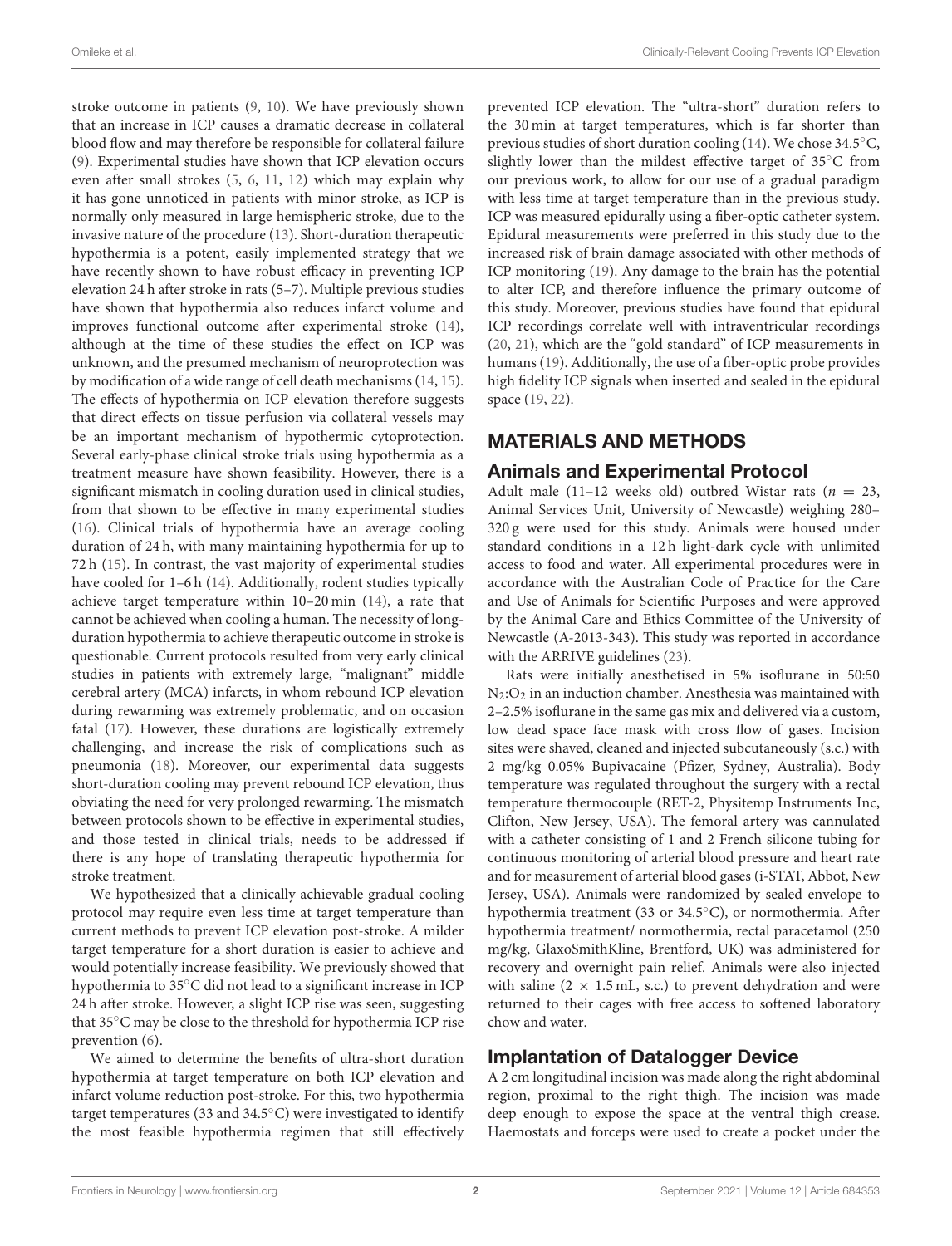

<span id="page-2-0"></span>skin that was large enough to hold the device. The temperature monitoring datalogger (Maxim, San Jose, USA) was inserted into the pocket and secured by closing the muscle and skin with 5-0 silk sutures. Core body temperature was chosen as the desired temperature measurement location because it is minimally invasive and allows for post-operative and overnight monitoring. Additionally, we have previously compared core, rectal and brain temperature in rats and found that these temperatures track together during hypothermia induction, maintenance and rewarming (unpublished observations).

# Intracranial Pressure and Laser Doppler Measurement

Cranial surgery was performed according to previously described methods [\(22\)](#page-7-21). To summarize, the ICP probe (OpSens Fiber Optic Pressure Sensors, Canada) was inserted epidurally into a saline filled, polyether ether ketone (PEEK) screw (Bregma 2 mm posterior and 2 mm lateral) in the left parietal bone. Tissue perfusion in the territory supplied by the right middle cerebral artery was monitored during middle cerebral artery occlusion (MCAo) and reperfusion using laser Doppler flowmetry (LDF). The LDF probe (Moor Instruments, UK) was inserted into a second hollow PEEK screw (Bregma 2 mm posterior and 5 mm lateral) in the right parietal bone. For ICP and LDF recordings, the screws were secured with dental cement and an airtight seal was created around each probe using a caulking material (Silagum, Gunz Dental, Germany). Correct placement of the ICP probe was confirmed by a response to abdominal compression which was observed on both ICP and arterial blood pressure waveforms. ICP was monitored at pre-stroke baseline and again at 20–24 h post-stroke (**[Figure 1](#page-2-0)**). Cerebral perfusion pressure (CPP) is the difference between mean arterial pressure and ICP, and was therefore calculated by subtracting these two values. To account for minor variations between the baseline ICP and CPP of the 3 experimental groups, change in ICP from baseline to 24 h ( $\triangle$ ICP), and change in CPP from baseline to 24 h ( $\triangle$ CPP) were used for all ICP and CPP analyses.

# Middle Cerebral Artery Occlusion

Transient middle cerebral artery occlusion (MCAo) was carried out according to our established protocol [\(24,](#page-7-23) [25\)](#page-7-24). To summarize, a 6 cm length of monofilament nylon suture (3 mm length  $\times$  0.38 mm O.D silicone) was inserted into the ligated right external carotid artery. The filament was advanced 20 mm through the internal carotid artery, avoiding the pterygopalatine artery, until resistance was felt, and a drop in perfusion units (>50% drop from baseline) on the LDF was observed which indicated that the middle cerebral artery has been occluded. At 2 h post-occlusion, reperfusion was achieved by retracting the monofilament through the internal carotid artery approximately 18 mm until the silicone tip was visible in the external carotid artery stump.

# Hypothermia Treatment

After 1 h of MCAo, hypothermia-treated animals were cooled gradually by reducing the temperature of the heat mat in small increments [\(26\)](#page-7-25) to a target core temperature of 33 or 34.5◦C. Animals were cooled to target over 2 h in the 33◦C group (rate 2 ◦C/h) and over 2.5 h in the 34.5◦C group (rate 1◦C/h), and maintained at target for 30 min. This gave an overall cooling duration of 2.5 h and 3 h, respectively. No external cooling was necessary as anesthesia prevents normal regulation of core body temperature (**[Figure 2](#page-3-0)**). For recovery and rewarming, core body temperature was increased to 35◦C by adjusting the heat mat. Animals were placed in a cage half over a warming pad (Passwell, South Australia) to allow for thermoregulation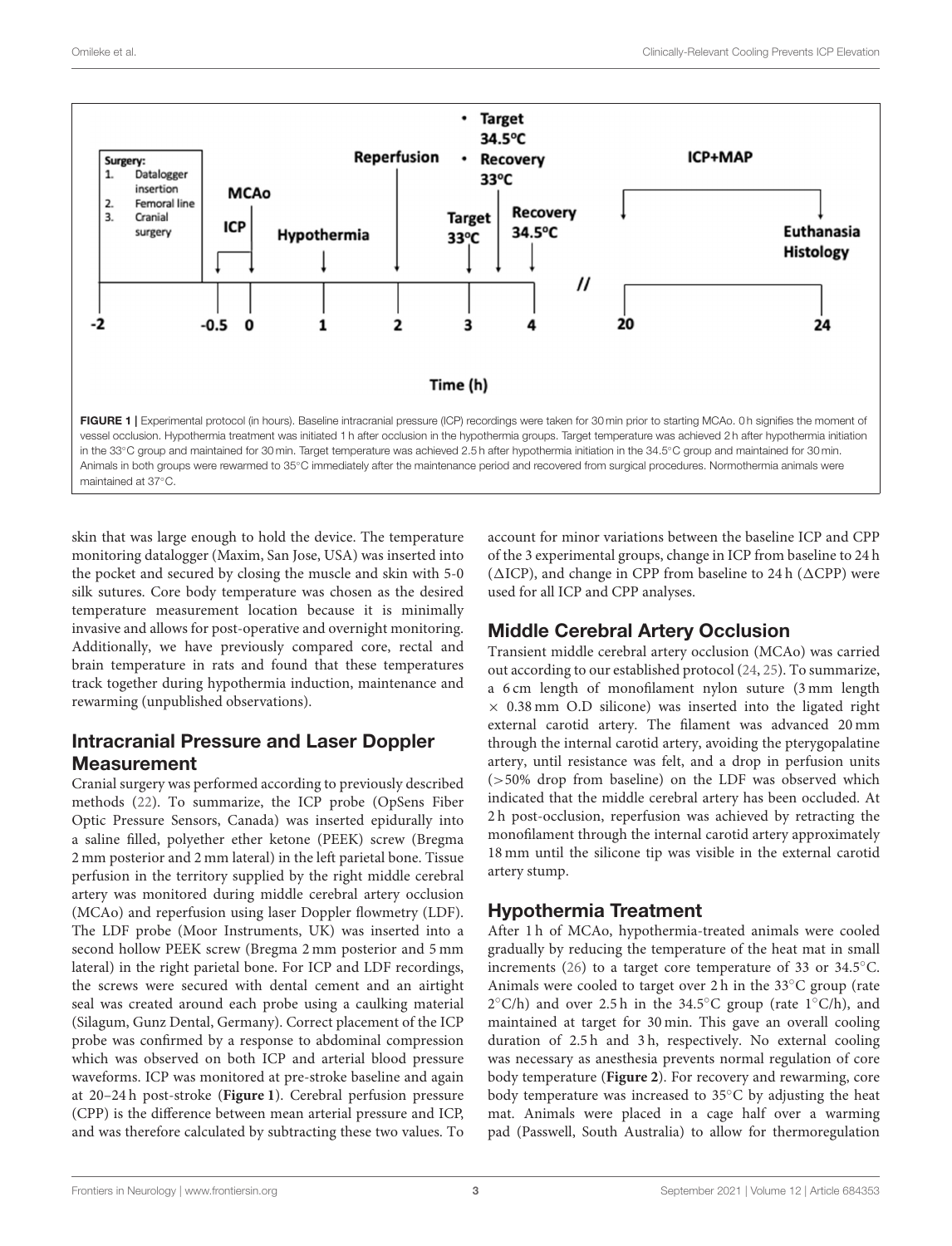

<span id="page-3-0"></span>initiated at 1 h post-occlusion in both 33◦C and 34.5◦C groups. Target temperature was reached at 3 h post-occlusion in the 33℃ group and 3.5 h post-occlusion in the 34.5℃ group. "+" indicates rewarming was initiated at 3.5 h in the 33◦C group and "#" indicates rewarming initiation at 4 h in the 34.5◦C group.

back to normothermia. Animals in the 33°C took 127  $\pm$ 36.4 min to thermoregulate back to normothermia. Animals in the 34.5 $\degree$ C group took 116  $\pm$  39.4 min to thermoregulate back to normothermia. Animals in the normothermia group were maintained at 37◦C for the duration of the surgery.

# Histological Analysis and Infarct Volume **Measurement**

Animals were euthanised 24 h post-stroke onset. They were transcardially perfused with saline and their brains were removed and sectioned into 6 coronal slices using a rat brain matrix, each of 2 mm thickness.

Triphenyltetrazolium chloride (TTC) (Sigma-Aldrich, Missouri, USA) staining was performed to confirm the presence of ischaemic stroke by identification of infarcted tissue. The slices from each brain were incubated for 12 min at 37◦C in 2% TTC. TTC was used for early confirmation of infarct, however, haematoxylin and eosin (H&E) staining was then used on the same tissue for infarct volume quantification. Infarct volume quantification was carried out using our routine procedure [\(27\)](#page-7-26). Tissues were fixed, processed, paraffin embedded and cut at  $10 \mu m$  coronal sections. Images were scanned using a high-resolution scanner (Aperio, Vista, CA, USA) and analyzed by an investigator blinded to treatment allocation. Infarct (corrected for oedema) was calculated (Aperio ImageScope) by subtracting the measured interhemispheric volume difference from the measured infarct volume for each side. Infarct volumes were corrected for oedema by applying the formula: corrected infarct volume  $(mm^3)$  = infarct volume  $\times$  (contralateral volume/ipsilateral volume). Oedema was calculated by infarct volume minus corrected infarct volume [\(6\)](#page-7-9).

### Exclusion Criteria and Statistical Analysis

Subarachnoid hemorrhage (SAH), equipment malfunction and lack of >50% LDF drop at occlusion were pre-specified exclusion criteria.

A sample size calculation was performed using pilot and previous data [\(5,](#page-7-4) [6\)](#page-7-9) (G∗Power version 3.1) which indicated that 4 animals per group were required to detect a 10 mmHg difference in  $\triangle$ ICP between the hypothermia and normothermia groups  $(\Delta ICP = \text{mean peak ICP - mean baseline ICP})$  with standard settings of alpha 0.05, power 0.8. A sample size of 5 animals per group was decided upon to allow for any outlier effects. Statistical analyses were performed using GraphPad Prism version 8.2.1. Data were tested for normal distribution using the Shapiro-Wilk normality test. One-way analyses of variance (ANOVA) were used to compare differences between the treatment groups (main effect) followed by Tukey's post-hoc test for multiple comparisons between groups when a significant difference was found. Student's t-test (paired) were performed to compare changes from baseline. Statistical significance was accepted at  $p <$ 0.05. Data are presented as mean  $\pm$  SD unless otherwise stated.

# RESULTS

A total of 15 animals were included in this study: 5 treated with hypothermia to 33◦C, 5 treated with hypothermia to 34.5◦C and 5 normothermia controls. A total of 8 animals were excluded. Reasons for exclusion were lack of sufficient LDF drop ( $n = 5$ ), SAH detected post-mortem ( $n = 1$ ) and unexpected death from surgical complications ( $n = 2$ ).

# Gradual Cooling Slowly Reduces Body **Temperature**

Both cooling protocols achieved a gradual decrease of core body temperature to target (**[Figure 2](#page-3-0)**). Core temperatures during the 30 min at target were 33.2  $\pm$  0.27°C and 34.5  $\pm$  0.22°C in the two hypothermia groups. Normothermia animals were maintained at normal core body temperature for the duration of this period. In the hypothermia groups, animals reached target at 117.8  $\pm$ 26.9 min in the 33 $°C$  group and 152.2  $\pm$  2.3 min in the 34.5 $°C$ group. Physiological parameters are presented in **[Table 1](#page-4-0)**.

# Gradual Cooling to 33◦C Prevents ICP Elevation 24 h Post-Stroke

ICP rose significantly from baseline to 24 h in the normothermia group ( $\triangle ICP = 8.93 \pm 4.82$  mmHg: **[Figure 3A](#page-5-0)**). There was a significant main effect between treatment groups, F (2, 12)  $= 5.1, p = 0.02$ . Tukey *post-hoc* test showed that there was significantly less ICP elevation in the 33◦C group compared to normothermia, ( $\triangle ICP = 1.56 \pm 2.26$  mmHg;  $p = 0.02$ ). ICP increased slightly in the 34.5◦C group which resulted in a nonsignificant difference when compared to normothermia  $(\Delta ICP)$  $= 5.32 \pm 3.34$  mmHg;  $p = 0.29$ ). CPP decreased significantly from baseline to 24h in the normothermia group ( $\triangle$ CPP =  $-10.21 \pm 3.62$  mmHg: **[Figure 3B](#page-5-0)**). There was a significant main effect between treatment groups, F  $(2, 12) = 5.461$ ,  $p = 0.02$ . Hypothermia animals in the 33◦C group showed an increase in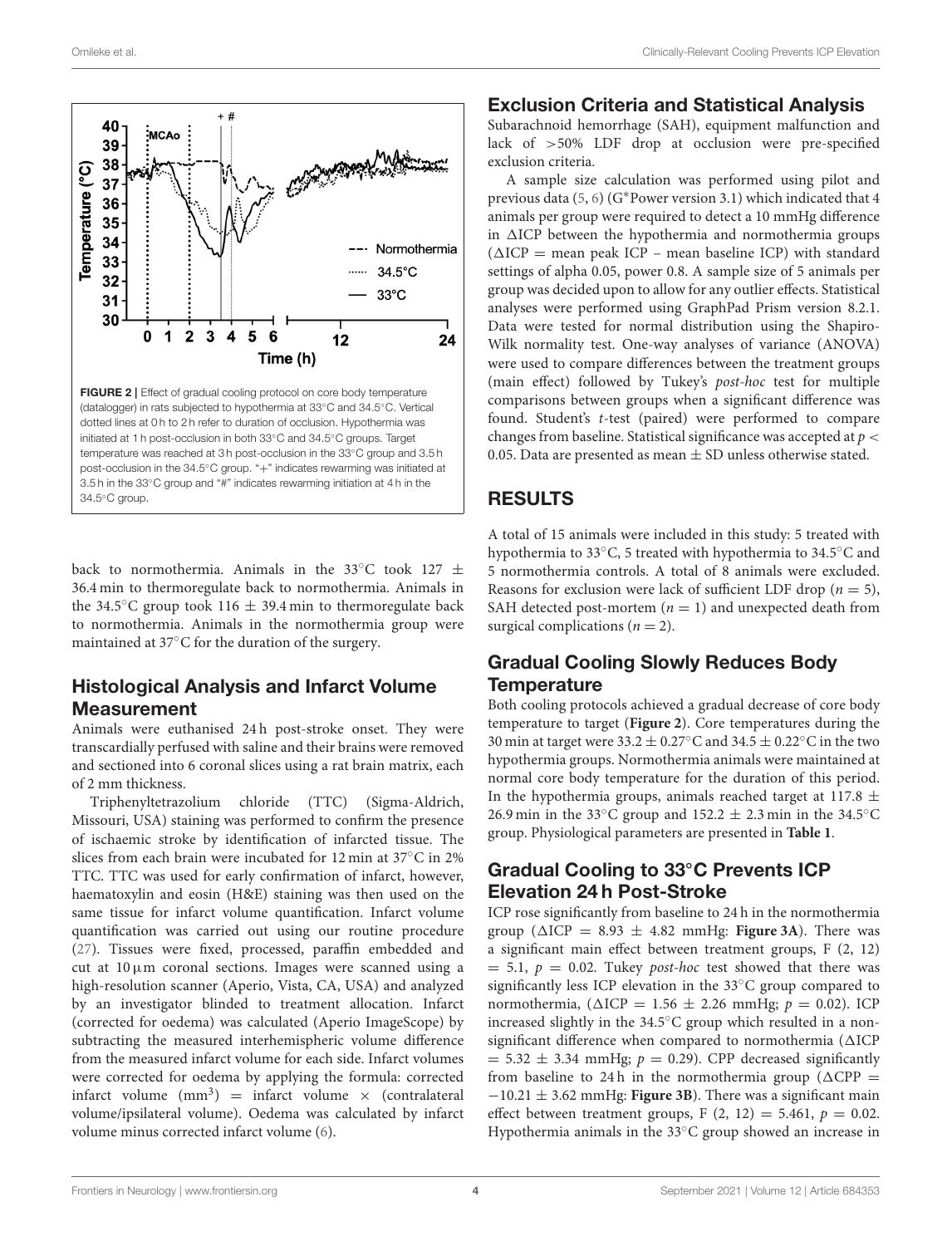#### <span id="page-4-0"></span>TABLE 1 | Physiological parameters.

|                      | <b>Baseline</b>     |                  |                  | 24 h                |                  |                  |
|----------------------|---------------------|------------------|------------------|---------------------|------------------|------------------|
|                      | <b>Normothermia</b> | $33^{\circ}$ C   | $34.5^{\circ}$ C | <b>Normothermia</b> | $33^{\circ}C$    | $34.5^{\circ}$ C |
| BP (mmHg)            | $101.9 + 8.0$       | $103.0 + 7.2$    | $103.8 + 4.8$    | $103.0 + 7.8$       | $112.8 + 12.1$   | $98.7 + 7.4$     |
| RR (BPM)             | $66.9 \pm 5.4$      | $63.2 \pm 4.8$   | $64.4 + 4.8$     | $63.0 \pm 7.3$      | $60.0 + 5.1$     | $67.6 \pm 12.8$  |
| HR (BPM)             | $421.8 \pm 27.6$    | $433.7 \pm 22.6$ | 448.1 $\pm$ 12.1 | $386.6 \pm 57.9$    | $407.7 \pm 18.7$ | $416.4 \pm 39.5$ |
| SpO <sub>2</sub> (%) | $100.0 \pm 0.8$     | $100.0 \pm 1.1$  | $100.0 \pm 0.5$  | $99.6 \pm 1.4$      | $99.7 + 1.8$     | $99.2 \pm 2.1$   |
| Temp. $(^{\circ}C)$  | $37.1 + 0.2$        | $37.1 \pm 0.3$   | $36.8 + 0.2$     | $37.1 \pm 0.2$      | $37.0 + 0.3$     | $36.8 \pm 0.2$   |
| $paO2$ (mmHg)        | $191.0 + 4.6$       | $213.2 + 23.3$   | $194.2 + 37.3$   | $163.3 \pm 23.44$   | $195.2 + 22.91$  | $180.6 + 20.86$  |
| $paCO2$ (mmHg)       | $52.7 \pm 2.1$      | $64.5 \pm 11.8$  | $62.8 + 4.8$     | $52.3 + 4.6$        | $49.5 + 6.6$     | $63.0 \pm 17.6$  |
| pH                   | $7.35 \pm 0.03$     | $7.23 \pm 0.05$  | $7.29 \pm 0.02$  | $7.41 \pm 0.03$     | $7.40 \pm 0.02$  | $7.35 \pm 0.10$  |

*BP, mean arterial blood pressure; RR, respiratory rate; HR, heart rate; SPO2, oxygen saturation; Temp, temperature; paO*2*, arterial partial pressure of oxygen; paCO*2*, arterial partial pressure of carbon dioxide. Presented for illustrative purposes only.*

CPP from baseline to 24 h when compared to normothermia  $(\Delta \text{CPP} = 6.35 \pm 9.33 \text{ mmHg}, p = 0.04)$ . Hypothermia animals in the 34.5◦C group showed no difference in CPP when compared with normothermia ( $\triangle$ CPP =  $-11.93 \pm 13.41$ mmHg,  $p = 0.96$ ).

### Gradual Cooling to 33◦C Reduced Infarct Volume 24 h Post-Stroke

There was a significant main effect between treatment groups, F (2, 12) = 8.338, p = 0.005- (**[Figure 4](#page-5-1)**). Hypothermia treated animals to 33◦C had significantly smaller infarct volumes than normothermia controls (46.4  $\pm$  12.3 mm<sup>3</sup> and 85.0  $\pm$  17.5 mm<sup>3</sup>, respectively,  $p = 0.01$ ). Hypothermia treated animals to 34.5◦C did not have smaller infarct volumes when compared to normothermia controls  $(87.2 \pm 22.1 \text{ mm}^3 \text{ p} = 0.98)$ . Representative images are also presented in **[Figure 4](#page-5-1)**.

### **DISCUSSION**

In this study, we have shown that clinically achievable gradual cooling to 33◦C, with only 30 min at target temperature, prevented significant elevation of ICP and reduced infarct volume 24 h post-stroke. We have previously shown that 2.5 h hypothermia to 32.5◦C prevented ICP rise at 24 h in both young adult and aged rats, and in different strains [\(6,](#page-7-9) [7\)](#page-7-5). In these previous studies, a target temperature of 32.5◦C was achieved within 20 min and rats were maintained at target for 130 min (the remainder of the 2.5 h duration) before being rewarmed. This current study suggests that hypothermia has the same ICP rise prevention properties as previously shown [\(5](#page-7-4)[–7\)](#page-7-5), even when using a clinically achievable cooling rate with a shorter duration at target temperature.

The results of this study support previous work indicating a likely link between ICP rise prevention and neuroprotection, resulting from hypothermia. Following an ischaemic stroke, the penumbra is kept temporarily viable by perfusion from the collateral vessels. The blood flow to the ischaemic penumbra is known to be dependent on CPP: the difference between mean arterial pressure and ICP. ICP elevation after stroke causes a reduction in CPP, which thereby reduces blood flow to the penumbra and may be responsible for infarct expansion [\(6,](#page-7-9) [9\)](#page-7-7).

Preliminary data on human stroke patients also demonstrate an ICP rise 24 h post-stroke [\(8\)](#page-7-6). At the same time, we have shown that a short period of moderate hypothermia in rats prevents ICP rise, even in the presence of large strokes [\(7\)](#page-7-5). Previous studies have also shown that hypothermia-treated animals with no ICP elevation also tend to have smaller infarct volumes at 24 h than their normothermia counterparts [\(5,](#page-7-4) [6\)](#page-7-9).

In this present study, we have shown that hypothermia to 34.5◦C did not significantly prevent ICP elevation or reduce infarct volume. These results have important implications because it suggests that a longer duration at target temperature might be necessary for milder hypothermia  $(>34.5°C)$ . Previous animal studies have shown that hypothermia to target temperatures as mild as 35◦C for 2 h reduces infarct volume [\(14\)](#page-7-13). However, there does appear to be a depth-response relationship in which lower temperatures provide greater benefit [\(28,](#page-7-27) [29\)](#page-7-28). The lack of efficacy seen in the  $34.5^{\circ}$ C group in this study is likely due to the ultra-short duration for which target temperature was maintained. This finding suggests that, for a much slower cooling rate, either a greater temperature depth or a longer duration at target temperature is likely required to show benefit. However, at a target temperature of 33◦C we found that a short duration of 30 min had similar protective effects on ICP elevation and infarct volume to those shown in studies where target temperature is maintained for longer periods [\(5–](#page-7-4)[7\)](#page-7-5).

While there are some data suggesting that longer durations of cooling may be required for neuroprotection when the onset of hypothermia is delayed [\(30,](#page-7-29) [31\)](#page-7-30), it is evident from experimental studies that a prolonged period of treatment is not necessary when hypothermia is initiated shortly after vessel occlusion and during reperfusion. However, additional studies will be required to determine how long the interval from stroke onset to treatment can be, while still maintaining effectiveness. Previous studies by our group [\(5–](#page-7-4)[7\)](#page-7-5) and this present study have initiated hypothermia 1 h after vessel occlusion and have demonstrated ICP rise prevention at 24 h. The fact that we were still able to see such robust effects with a very short duration at target temperature suggests that perhaps the most important parameter is reaching target temperature and not necessarily the amount of time spent at target. While a 30 min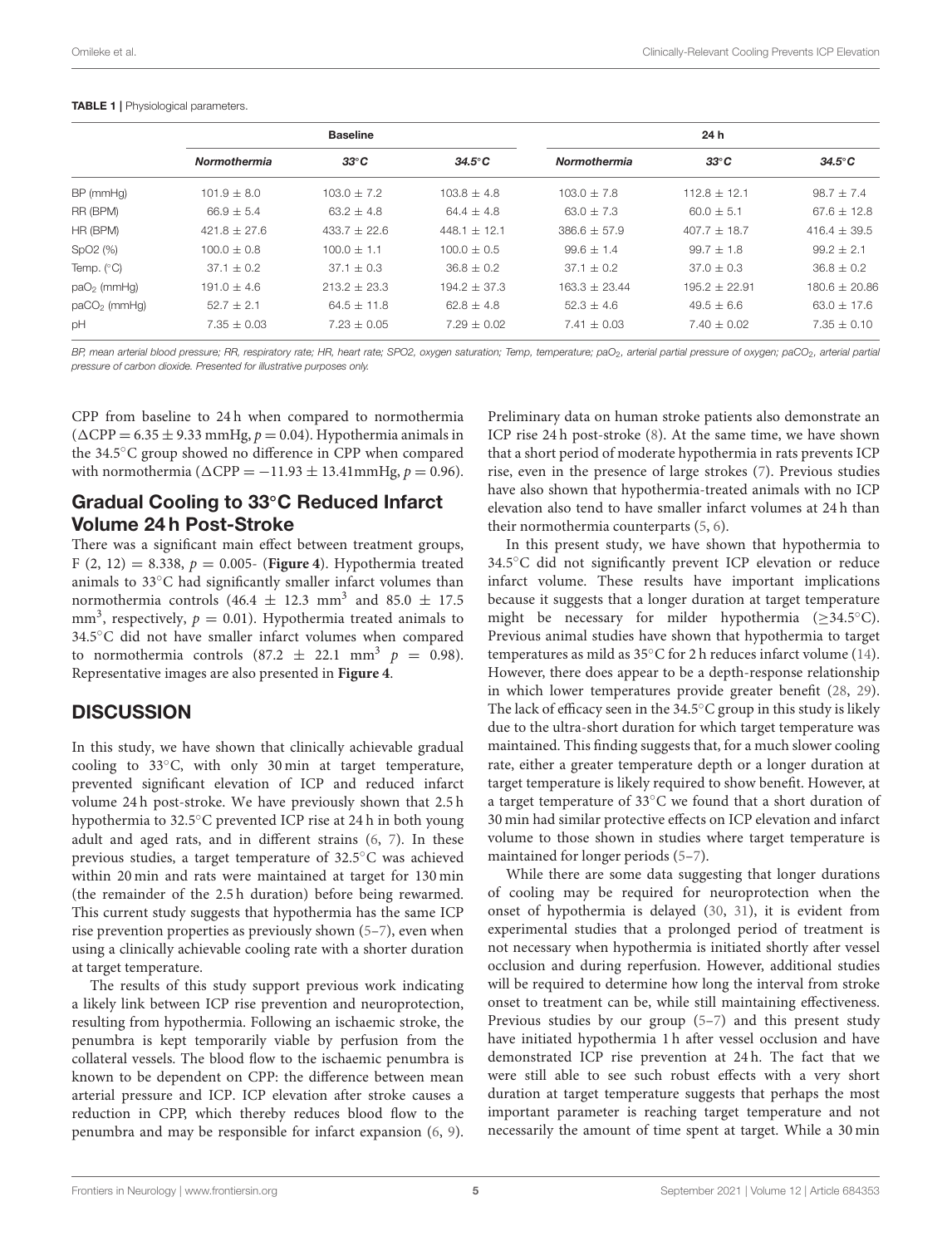

<span id="page-5-0"></span>in the 33◦C and 34.5◦C hypothermia groups and normothermia control. \* denotes statistical significance where *p* < 0.05.



<span id="page-5-1"></span>duration at 33◦C was used in this study, it is possible that we may have achieved the same results had we cooled to target temperature and immediately rewarmed. This short-duration approach could make hypothermia much more clinically feasible, as the therapy can be initiated at the time of sedation for endovascular thrombectomy, for example.

Our results have demonstrated that clinically relevant cooling rates are feasible and effective in rats. The rate of cooling is an important factor from a translational standpoint and is often not the focus in experimental stroke studies utilizing hypothermia. It has been well documented that humans take considerably longer to cool to target temperature than rodents because of differences in surface area to volume ratio [\(26\)](#page-7-25). Target temperature is achieved very rapidly in animals; for example, previous work from our group has shown that a target temperature of 32.5<sup>°</sup>C can be achieved within 20 min [\(5\)](#page-7-4). This gives us a rate of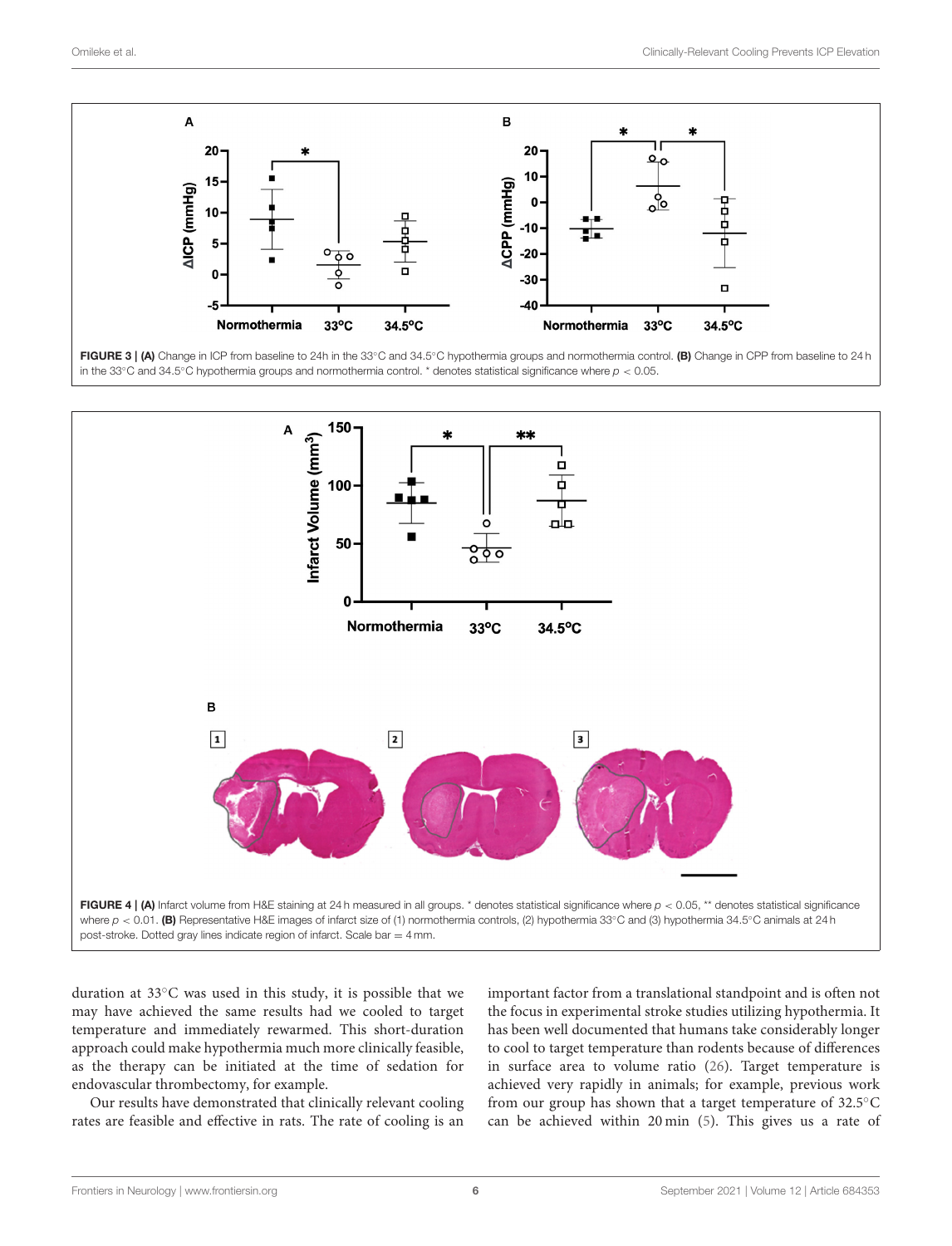0.23◦C/min or 13.8◦C/h. This is clearly not comparable to human cooling rates, for example the endovascular cooling feasibility study by Georgiadis et al. found that the cooling rate for stroke patients to reach a target temperature of 33 $\degree$ C was 1.4  $\pm$  0.6 $\degree$ C/h [\(32\)](#page-7-31). The gradual cooling model used in this present study is a major improvement for animal studies with a cooling rate of 2 ◦C/h in the 33◦C group and 1◦C/h in the 34.5◦C group.

We have demonstrated, using a novel method of gradual hypothermia coupled with intensive temperature monitoring, that cooling rates shown to be achieved in humans, can also be achieved in rats. A limitation of this study was that we did not use the same endovascular cooling method that is common in human hypothermia trials. However, there are currently no methods available in small animals that precisely mimic endovascular cooling in humans. Another limitation of this study is that we did not explore whether the robust neuroprotection of hypothermia extends beyond the 24 h observational window. However, the 24 h timepoint is important because it is when ICP elevation peaks post-stroke [\(5](#page-7-4)[–7\)](#page-7-5). Investigations into the long-term efficacy of hypothermia beyond 24 h will be the focus of future studies. Additionally, further studies will be required to explore the efficacy of short-duration cooling to 34.5◦C. This milder temperature may have more robust effects on ICP elevation and infarct volume than was shown in this study if for example, a longer duration at target temperature was used. Neurological deficit assessments were not included in this study. While it is important to determine whether the neuroprotection offered by hypothermia to 33◦C extends to neurological deficits, we were powered based on our primary outcome of  $\triangle$ ICP, not neurological deficit scores. Sample size calculations for neurological scores or other behavioral measures would result in much larger group sizes [\(33\)](#page-7-32).

Lastly, there was a brief occurrence of post-operative hypothermia in all groups in which core body temperature dropped for a short period after rewarming. However, postoperative hypothermia is a universal phenomenon that occurs [\(34\)](#page-7-33) but is often not measured. While every effort was made to ensure adequate rewarming in the hypothermia groups, the fact that we also saw this dip in temperature occur in our normothermia controls suggest that it is not a factor that influenced the results obtained.

In conclusion, long durations of cooling and their resulting complications have limited large-scale clinical trials and would likely limit the application of long-duration hypothermia as a widely used therapy in stroke. Achieving target temperature has been a challenge in clinical trials of hypothermia in stroke; however, this step may be critical to patient outcome. The lack of benefit seen at 34.5◦C highlights the critical importance of achieving target temperature. Recent results from one of the most prominent early-phase clinical trials of hypothermia for ischaemic stroke (EuroHYP-1) found that only 31% of patients recruited achieved target temperature (34–35◦C) and suggest this as a potential reason for the lack of benefit reported in the study [\(35\)](#page-8-0). There is only a 1.5◦C difference in target temperature between the two treatments groups in the present study, yet we have shown a dramatic difference in outcome between the groups. This narrow window of effect may also be present in humans, therefore ensuring that target temperature is achieved may have significant impacts on patient outcome. Moreover, the effectiveness of only 30 min at 33◦C highlights the fact that much shorter durations of cooling than those used in clinical trials may be effective with early treatment initiation. In recent years, methods have been well established to achieve rapid cooling in patients using whole-body techniques such as endovascular or skin cooling [\(15\)](#page-7-14). Direct brain cooling strategies such as intranasal [\(36\)](#page-8-1) and intracarotid cooling [\(37\)](#page-8-2) are less well established but are under investigation.

Our results suggest that a very short time period at 33◦C may be all that is necessary to prevent significant ICP elevation and reduce infarct volume if cooling is initiated early. Further definition of the time window for treatment initiation will be needed, however, these results raise the prospect of benefit from a far more feasible hypothermia paradigm that has previously been tested, and hope that the long-recognized neuroprotective benefits may be able to be realized for stroke patients.

# DATA AVAILABILITY STATEMENT

The raw data supporting the conclusions of this article will be made available by the authors, without undue reservation.

# ETHICS STATEMENT

The animal study was reviewed and approved by the Animal Care and Ethics Committee of the University of Newcastle.

# AUTHOR CONTRIBUTIONS

DO performed the experimental study, analysed and interpreted the data, performed the statistical analyses and drafted the manuscript. NM and SA contributed to the experimental part of the study. DP and SWB were involved in the histological and image analysis for the study. DJB, KC, AP, and NJS conceived the study and participated in its design and coordination. All authors have read and approved the final manuscript.

# FUNDING

DO was supported by an International Postgraduate Research Scholarship awarded by the University of Newcastle. DJB was supported by the National Health and Medical Research Council Australia (APP1182153). KC was supported by the Hunter Medical Research Institute under the Dalara Early Career Researcher Fellowship. AP was supported by the NSW Ministry of Health under the NSW Health Early-Mid Career Research Fellowship Scheme. NJS was supported by a cofunded Australian National Health and Medical Research Council/National Heart Foundation Career Development/Future Leader Fellowship [GNT1110629/100827].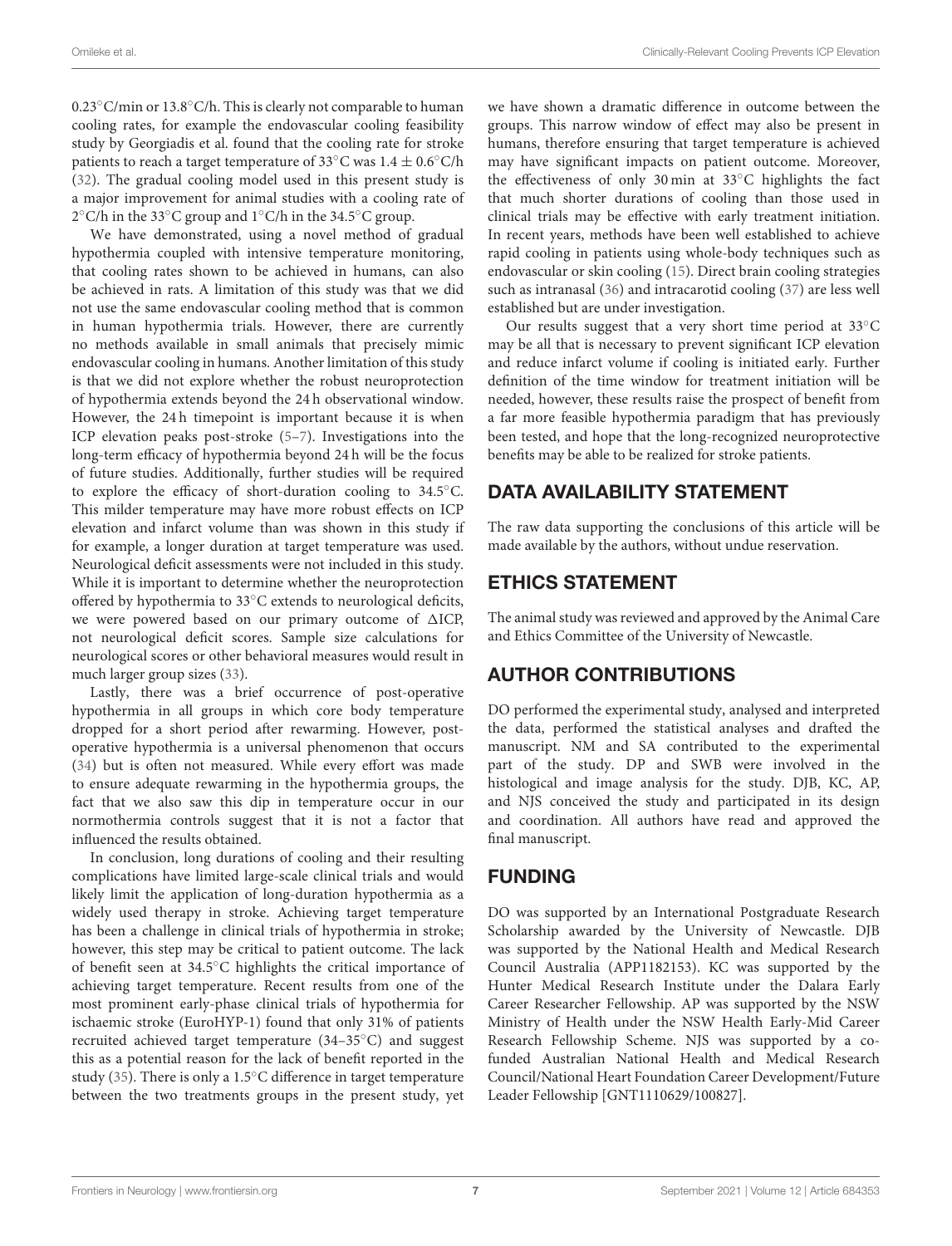# **REFERENCES**

- <span id="page-7-0"></span>1. Di Carlo A. Human and economic burden of stroke. Age Ageing. (2009) 38:4–5. doi: [10.1093/ageing/afn282](https://doi.org/10.1093/ageing/afn282)
- <span id="page-7-1"></span>2. Feigin VL, Krishnamurthi RV, Parmar P, Norrving B, Mensah GA, Bennett DA, et al. Update on the global burden of ischemic and hemorrhagic stroke in 1990-2013: the GBD 2013 study. Neuroepidemiology. (2015) 45:161– 76. doi: [10.1159/000441085](https://doi.org/10.1159/000441085)
- <span id="page-7-2"></span>3. Shuaib A, Butcher K, Mohammad AA, Saqqur M, Liebeskind DS. Collateral blood vessels in acute ischaemic stroke: a potential therapeutic target. Lancet Neurol. [\(2011\) 10:909–21. doi: 10.1016/S1474-4422\(11\)](https://doi.org/10.1016/S1474-4422(11)70195-8) 70195-8
- <span id="page-7-3"></span>4. Leng X, Fang H, Leung TW, Mao C, Miao Z, Liu L, et al. Impact of collaterals on the efficacy and safety of endovascular treatment in acute ischaemic stroke: a systematic review and meta-analysis. J Neurol Neurosurg Psychiatry. (2016) 87:537–44. doi: [10.1136/jnnp-2015-310965](https://doi.org/10.1136/jnnp-2015-310965)
- <span id="page-7-4"></span>5. Murtha LA, McLeod DD, McCann SK, Pepperall D, Chung S, Levi CR, et al. Short-duration hypothermia after ischemic stroke prevents delayed intracranial pressure rise. Int J Stroke. [\(2014\) 9:553–9. doi: 10.1111/ijs.](https://doi.org/10.1111/ijs.12181) 12181
- <span id="page-7-9"></span>6. Murtha LA, McLeod DD, Pepperall D, McCann SK, Beard DJ, Tomkins AJ, et al. Intracranial pressure elevation after ischemic stroke in rats: cerebral edema is not the only cause, and short-duration mild hypothermia is a highly effective preventive therapy. J Cereb Blood Flow Metab. (2015) 35:592– 600. doi: [10.1038/jcbfm.2014.230](https://doi.org/10.1038/jcbfm.2014.230)
- <span id="page-7-5"></span>7. Murtha LA, Beard DJ, Bourke JT, Pepperall D, McLeod DD, Spratt NJ. Intracranial pressure elevation 24 h after ischemic stroke in aged rats is prevented by early, short hypothermia treatment. Front Aging Neurosci. (2016) 8:124. doi: [10.3389/fnagi.2016.00124](https://doi.org/10.3389/fnagi.2016.00124)
- <span id="page-7-6"></span>8. Kovacs T, Murtha L, Beard D, McLeod D, Hood R, Garcia-Esperon C, et al. A potential cause of early neurological deterioration after mild-moderate ischaemic stroke - raised intracranial pressure at 24 hours. Int J Stroke. (2017) 12:34–34.
- <span id="page-7-7"></span>9. Beard DJ, McLeod DD, Logan CL, Murtha LA, Imtiaz MS, van Helden DF, et al. Intracranial pressure elevation reduces flow through collateral vessels and the penetrating arterioles they supply. A possible explanation for "collateral failure" and infarct expansion after ischemic stroke. J Cereb Blood Flow Metab. [\(2015\) 35:861–72. doi: 10.1038/jcbfm.](https://doi.org/10.1038/jcbfm.2015.2) 2015.2
- <span id="page-7-8"></span>10. Campbell BC, Christensen S, Tress BM, Churilov L, Desmond PM, Parsons MW, et al. Failure of collateral blood flow is associated with infarct growth in ischemic stroke. J Cereb Blood Flow Metab. (2013) 33:1168– 72. doi: [10.1038/jcbfm.2013.77](https://doi.org/10.1038/jcbfm.2013.77)
- <span id="page-7-10"></span>11. Beard DJ, Logan CL, McLeod DD, Hood RJ, Pepperall D, Murtha LA, et al. Ischemic penumbra as a trigger for intracranial pressure rise - a potential cause for collateral failure and infarct progression? J Cereb Blood Flow Metab. (2016) 36:917–27. doi: [10.1177/0271678X15625578](https://doi.org/10.1177/0271678X15625578)
- <span id="page-7-11"></span>12. Patabendige A, MacKovski N, Pepperall D, Hood R, Spratt N. Correction to: A26 cerebrospinal fluid outflow resistance is increased following small-moderate ischaemic stroke. Fluids Barriers CNS. (2019) 16:22. doi: [10.1186/s12987-019-0144-7](https://doi.org/10.1186/s12987-019-0144-7)
- <span id="page-7-12"></span>13. Raboel PH, Bartek J, Andresen M, Bellander BM, Romner B. Intracranial pressure monitoring: invasive versus non-invasive methodsa review. Crit Care Res Pract. [\(2012\) 2012:950393. doi: 10.1155/2012/9](https://doi.org/10.1155/2012/950393) 50393
- <span id="page-7-13"></span>14. van der Worp HB, Sena ES, Donnan GA, Howells, DW, MacLeod MR. Hypothermia in animal models of acute ischaemic stroke: a systematic review and meta-analysis. Brain. [\(2007\) 130:3063–74. doi: 10.1093/brain/](https://doi.org/10.1093/brain/awm083) awm083
- <span id="page-7-14"></span>15. Wu TC, Grotta JC. Hypothermia for acute ischaemic stroke. Lancet Neurol. [\(2013\) 12:275–84. doi: 10.1016/S1474-4422\(13\)](https://doi.org/10.1016/S1474-4422(13)70013-9) 70013-9
- <span id="page-7-15"></span>16. van der Worp HB, Macleod MR, Bath PM, Demotes J, Durand-Zaleski I, Gebhardt B, et al. EuroHYP-1: European multicenter, randomized, phase III clinical trial of therapeutic hypothermia plus best medical treatment vs. best medical treatment alone for acute ischemic stroke. Int J Stroke. (2014) 9:642–5. doi: [10.1111/ijs.12294](https://doi.org/10.1111/ijs.12294)
- <span id="page-7-16"></span>17. Schwab S, Schwarz S, Spranger M, Keller E, Bertram M, Hacke W. Moderate hypothermia in the treatment of patients with severe middle cerebral artery infarction. Stroke. [\(1998\) 29:2461–6. doi: 10.1161/01.STR.29.](https://doi.org/10.1161/01.STR.29.12.2461) 12.2461
- <span id="page-7-17"></span>18. Lyden P, Ernstrom K, Raman R. Determinants of pneumonia risk during endovascular hypothermia. Ther Hypothermia Temp Manag. (2013) 3:24– 7. doi: [10.1089/ther.2012.0021](https://doi.org/10.1089/ther.2012.0021)
- <span id="page-7-18"></span>19. Zhong J, Dujovny M, Park HK, Perez E, Perlin AR,<br>Diaz FG. Advances in ICP monitoring techniques. Diaz FG. Advances in ICP monitoring techniques. Neurol Res. [\(2003\) 25:339–50. doi: 10.1179/0161641031012](https://doi.org/10.1179/016164103101201661) 01661
- <span id="page-7-19"></span>20. Uldall M, Juhler M, Skjolding AD, Kruuse C, Jansen-Olesen I, Jensen R, et al. novel method for long-term monitoring of intracranial pressure in rats. J Neurosci Methods. [\(2014\) 227:1–9. doi: 10.1016/j.jneumeth.2014.](https://doi.org/10.1016/j.jneumeth.2014.01.036) 01.036
- <span id="page-7-20"></span>21. Nornes H, Sundbarg G. Simultaneous recording of the ventricular fluid pressure and the epidural pressure. Eur Neurol. (1972) 7:364– 72. doi: [10.1159/000114440](https://doi.org/10.1159/000114440)
- <span id="page-7-21"></span>22. Murtha L, McLeod D, Spratt N. Epidural intracranial pressure measurement in rats using a fiber-optic pressure transducer. J Vis Exp. (2012) 62:3689. doi: [10.3791/3689](https://doi.org/10.3791/3689)
- <span id="page-7-22"></span>23. Percie du Sert N, Hurst V, Ahluwalia A, Alam S, Avey MT, Baker M, et al. The ARRIVE guidelines 2.0: updated guidelines for reporting animal research. J Cereb Blood Flow Metab[. \(2020\) 40:1769–77. doi: 10.1177/0271678X209](https://doi.org/10.1177/0271678X20943823) 43823
- <span id="page-7-23"></span>24. Spratt NJ, Fernandez J, Chen M, Rewell S, Cox S, van Raay L, et al. Modification of the method of thread manufacture improves stroke induction rate and reduces mortality after thread-occlusion of the middle cerebral artery in young or aged rats. J Neurosci Methods. (2006) 155:285– 90. doi: [10.1016/j.jneumeth.2006.01.020](https://doi.org/10.1016/j.jneumeth.2006.01.020)
- <span id="page-7-24"></span>25. McLeod DD, Beard DJ, Parsons MW, Levi CR, Calford MB, Spratt NJ. Inadvertent occlusion of the anterior choroidal artery explains infarct variability in the middle cerebral artery thread occlusion stroke model. PLoS ONE. (2013) 8:e75779. doi: [10.1371/journal.pone.0075779](https://doi.org/10.1371/journal.pone.0075779)
- <span id="page-7-25"></span>26. Omileke D, Bothwell S, Beard DJ, Mackovski N, Azarpeykan S, Coupland K, et al. Short-duration hypothermia induction in rats using models for studies examining clinical relevance and mechanisms. J Vis Exp. (2021) 169:e62325. doi: [10.3791/62325](https://doi.org/10.3791/62325)
- <span id="page-7-26"></span>27. McLeod DD, Parsons MW, Levi CR, Beautement S, Buxton D, Roworth B, et al. Establishing a rodent stroke perfusion computed tomography model. Int J Stroke. (2011) 6:284–9. doi: [10.1111/j.1747-4949.2010.00564.x](https://doi.org/10.1111/j.1747-4949.2010.00564.x)
- <span id="page-7-27"></span>28. Kollmar R, Blank T, Han JL, Georgiadis D, Schwab S. Different degrees of hypothermia after experimental stroke: short- and long-term outcome. Stroke. (2007) 38:1585–9. doi: [10.1161/STROKEAHA.106.475897](https://doi.org/10.1161/STROKEAHA.106.475897)
- <span id="page-7-28"></span>29. Lyden PD, Lamb J, Kothari S, Toossi S, Boitano P, Rajput PS. Differential effects of hypothermia on neurovascular unit determine protective or toxic results: Toward optimized therapeutic hypothermia. J Cereb Blood Flow Metab. (2019) 9:1693–709. doi: [10.1177/0271678X18814614](https://doi.org/10.1177/0271678X18814614)
- <span id="page-7-29"></span>30. Kurisu K, Yenari MA. Therapeutic hypothermia for ischemic stroke; pathophysiology and future promise. Neuropharmacology. (2018) 134:302– 9. doi: [10.1016/j.neuropharm.2017.08.025](https://doi.org/10.1016/j.neuropharm.2017.08.025)
- <span id="page-7-30"></span>31. Colbourne F, Li H, Buchan AM. Indefatigable CA1 sector neuroprotection with mild hypothermia induced 6 hours after severe forebrain ischemia in rats. J Cereb Blood Flow Metab. (1999) 19:742–9. doi: [10.1097/00004647-199907000-00003](https://doi.org/10.1097/00004647-199907000-00003)
- <span id="page-7-31"></span>32. Georgiadis D, Schwarz S, Kollmar R, Schwab S. Endovascular cooling for moderate hypothermia in patients with acute stroke: first results of a novel approach. Stroke. (2001) 32:2550–3. doi: [10.1161/hs1101.097382](https://doi.org/10.1161/hs1101.097382)
- <span id="page-7-32"></span>33. Rewell SSJ, Churilov L, Sidon TK, Aleksoska E, Cox SF, Macleod MR, et al. Evolution of ischemic damage and behavioural deficit over 6 months after MCAo in the rat: selecting the optimal outcomes and statistical power for multi-centre preclinical trials. PLoS ONE. (2017) 12:e0171688. doi: [10.1371/journal.pone.0171688](https://doi.org/10.1371/journal.pone.0171688)
- <span id="page-7-33"></span>34. Campbell K, Meloni BP, Zhu H, Knuckey NW. Magnesium treatment and spontaneous mild hypothermia after transient focal cerebral ischemia in the rat. Brain Res Bull[. \(2008\) 77:320–2. doi: 10.1016/j.brainresbull.2008.](https://doi.org/10.1016/j.brainresbull.2008.08.017) 08.017